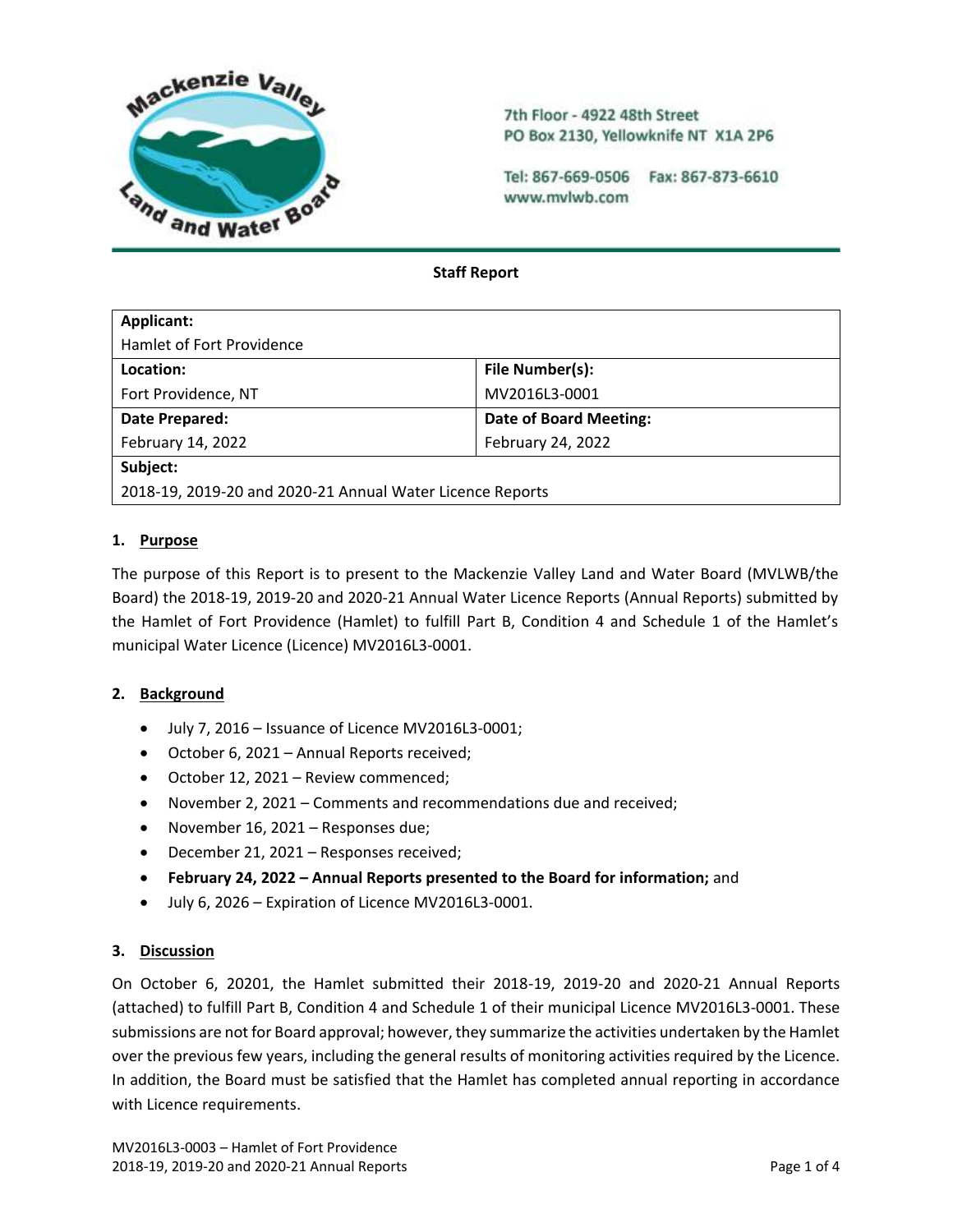## **4. Comments**

## Inspection Reports

Board staff note that since issuance of Licence MV2016L3-0001, no Inspection Reports have been submitted to Board staff. However, over the term of the Licence, there has been ongoing communication and correspondence between Hamlet staff, Board staff, and the Inspector, which has been documented on the public registry. Some of the issues and concerns that have been discussed include:

- freeboard at the Sewage Disposal Facilities (SDF) and related emergency and non-emergency decant procedures and sampling;
- compaction and cover at the Solid Waste Disposal Facilities (SWDF); and
- fencing and wildlife presence at the SWDF.

## **5. Public Review**

By November 2, 2021, comments and recommendations on the Annual Reports were received from Environment and Climate Change Canada (ECCC), the Government of the Northwest Territories Department of Environment and Natural Resources (GNWT-ENR), and Board staff.

Although the deadline to response to comments was November 16, 2021, the Hamlet responded by December 21, 2021.

The Review Summary and Attachments (attached) presents the concerns identified through this review.

## Main Issues Raised during the Review

The following summarizes the main issues raised during the review:

• Disposal of Water Treatment Plant (WTP) residual wastes

Reviewers raised a number of concerns and recommendations around the disposal and monitoring of backwash and sludge from WTP processes (Comment ID MVLWB 2; ECCC 2; GNWT-ENR 2, 3, 4). The Hamlet provided additional information and explanations about the design of the current WTP and its limitation in allowing for monitoring of the quantity and quality of backwash/sludge disposal to the Mackenzie River. Board staff note that the Hamlet has committed to estimating the volume of backwash water/sludge discharged from the WTP and providing in annual reporting; and that the Hamlet is currently in the design process to upgrade the treatment train within the WTP and will ensure monitoring/management of the sludge/backwash is incorporated in the design.

In the Board's January 14, 2022 letter to the Hamlet, it deferred a decision on the WTP O&M Plan, pending the submission of a revised Plan (Version 4) by the Hamlet, prior to commissioning of the upgraded WTP. The Hamlet could be requested to include backwash/sludge volume estimates in the WTP O&M Plan Version 4 (which will reflect the WTP upgrades). Board staff are of the opinion that any required changes to the Licence SNP as a result of the WTP upgrades and related waste residuals practices can be considered by the Board at the time the WTP O&M Plan Version 4 is submitted.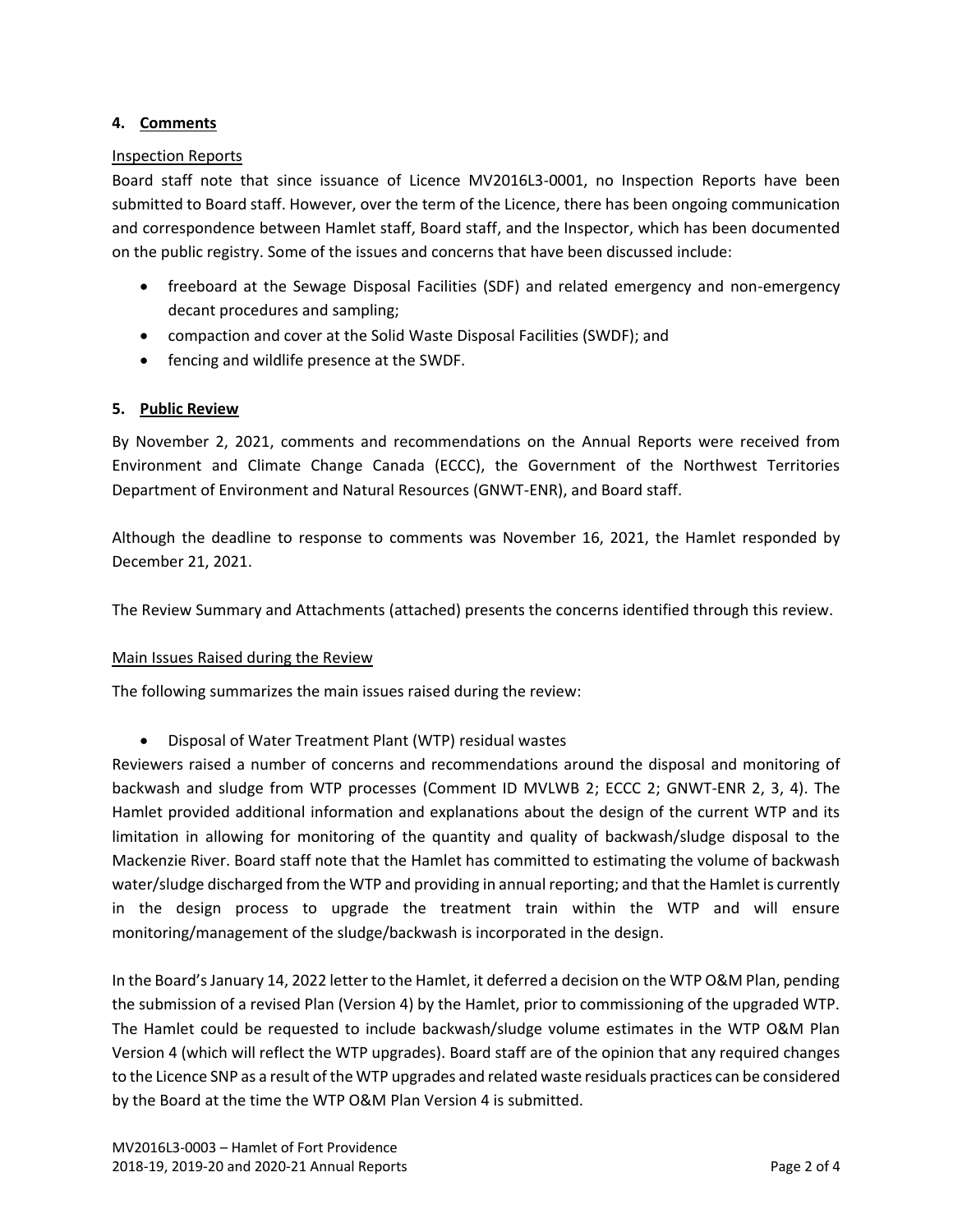## • Surveillance Network Program (SNP) sampling

Reviewers also raised concerns about the fact that it does not appear the Hamlet is conducting the required water quality sampling under Licence MV2016L3-0001 (Comment ID MVLWB 4, 5; ECCC 3). Board staff note that as the Licensee, the Hamlet is required to sample in accordance with the requirements of Annex A to Licence MV2016L3-0001. Samples taken by the Inspector are typically shared by the Board, but do not constitute compliance with the Licence SNP by the Hamlet. Board staff are of the opinion that the Hamlet could be reminded of the requirements to sample in accordance with the Licence SNP.

ECCC (Comment ID 4) also requested clarification as to whether ponded water collected at SNP stations 2016-2 and 2016-3 is discharged, and where. The Hamlet responded that they will confirm whether and where discharge from these SNP stations occurs, in the 2021-22 Annual Report. Board staff are of the opinion that the Hamlet could be reminded to provide additional detail on discharge practices for SNP stations 2016-2 and 2016-3 in the 2021-22 Annual Report. This will assist with decisions around revisions to the Licence SNP.

• Additional submissions required

ECCC (Comment ID 1) requested additional clarification around the submission of various Plans under the Licence. Board staff note that as of January 14, 2022 (Board letters attached), the Board provided direction to the Hamlet on various documents that were submitted at the same time as the Annual Reports.

• Sewage lagoon desludging

The Hamlet was asked to provide additional information on their plans to desludge the sewage lagoon (Comment ID ECCC 5); the Hamlet responded that no desludging is currently planned, and that they plan to commence annual sludge depth monitoring. Board staff note that the Board's January 14, 2022 letter to the Hamlet granting interim approval to the SDF O&M Plan (attached) requires revisions to the Plan related to sludge management as a result of the public review of the SDF O&M Plan Version 3. The details requested are anticipated to be included in the SDF O&M Plan V4.

## **6. Security**

Not applicable.

## **7. Conclusion**

Board staff conclude that the Annual Reports, as submitted, are in conformity with the requirements of Licence MV2016L3-0001. Annual Water Licence Reports are not for Board approval; however, the Board may wish to follow up with the Hamlet based on the information provided in the 2018-19, 2019-20 and 2020-21 Annual Reports and through the review process.

Board staff conclude that the Board could require the Hamlet to include backwash/sludge volume estimates in the WTP O&M Plan Version 4 (which will reflect the WTP upgrades), and may wish to point out to the Hamlet that any required changes to the Licence SNP as a result of the WTP upgrades and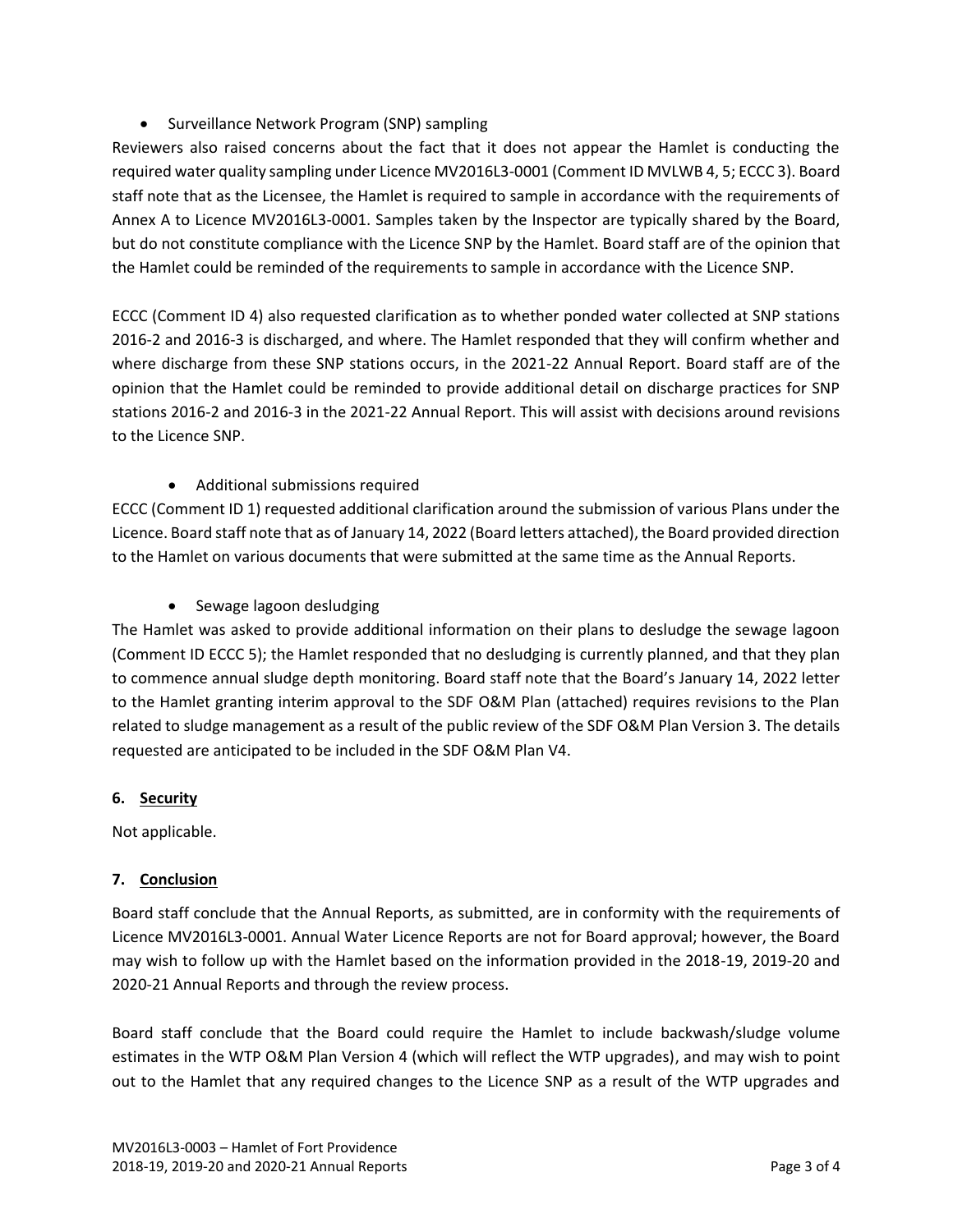related waste residuals practices may be considered by the Board at the time the WTP O&M Plan Version 4 is submitted.

Board staff are of the opinion that based on reviewer comments, the Hamlet could be requested to include the following in the 2021-22 Annual Report:

- 1. an update on planning for the expansion or relocation SWDF (Comment ID MVLWB 1); and
- 2. details and confirmation of whether and where discharge from SNP stations 2016-2 and 2016-3 occurs.

Board staff conclude that the Hamlet could be reminded to conduct SNP sampling in accordance with the requirements of Licence MV2016L3-0001, and that the Board anticipates the submission of revisions to the Sewage Disposal Facilities Operation and Maintenance Plan Version 4 to include a number of details related to sludge management.

## **8. Recommendation**

Board staff recommend the Board **acknowledge the 2018-19, 2019-20, and 2020-21 Annual Reports as submitted to fulfill Part B, Condition 4 and Schedule 1 of municipal Water Licence MV2016L3-0001**.

A draft letter is attached.

#### **9. Attachments**

- [2018-19 Annual Report](https://registry.mvlwb.ca/Documents/MV2016L3-0001/Ft%20Providence%20-%202018-2019%20Annual%20Report%20-%20Oct6_21.pdf)
- [2019-20 Annual Report](https://registry.mvlwb.ca/Documents/MV2016L3-0001/Ft%20Providence%20-%202019-2020%20Annual%20Report%20-%20Oct6_21.pdf)
- [2020-21 Annual Report](https://registry.mvlwb.ca/Documents/MV2016L3-0001/Ft%20Providence%20-%202020-2021%20Annual%20Report%20-%20Oct6_21.pdf)
- [January 14, 2022 Board letter deferring decision on WTP O&M Plan V3](https://registry.mvlwb.ca/Documents/MV2016L3-0001/Ft%20Providence%20%20-%20Board%20Direction%20-%20Water%20Treatment%20Plant%20OM%20Plan%20V3%20-%20Jan14_22.pdf)
- [January 14, 2022 Board letter granting interim approval to SCP V3](https://registry.mvlwb.ca/Documents/MV2016L3-0001/Ft%20Providence%20-%20Resubmission%20Required%20-%20Spill%20Contingency%20Plan%20V3%20-%20Jan14_22.pdf)
- [January 14, 2022 Board letter granting interim approval to SDF O&M Plan V3](https://registry.mvlwb.ca/Documents/MV2016L3-0001/Ft%20Providence%20-%20Resubmission%20Required%20-%20Sewage%20Disposal%20Facilities%20OM%20Plan%20V3%20-Jan14_22.pdf)
- Review Summary and Attachments
- Draft Letter from the Board

Respectfully submitted,

a Janes

Erica Janes Regulatory Specialist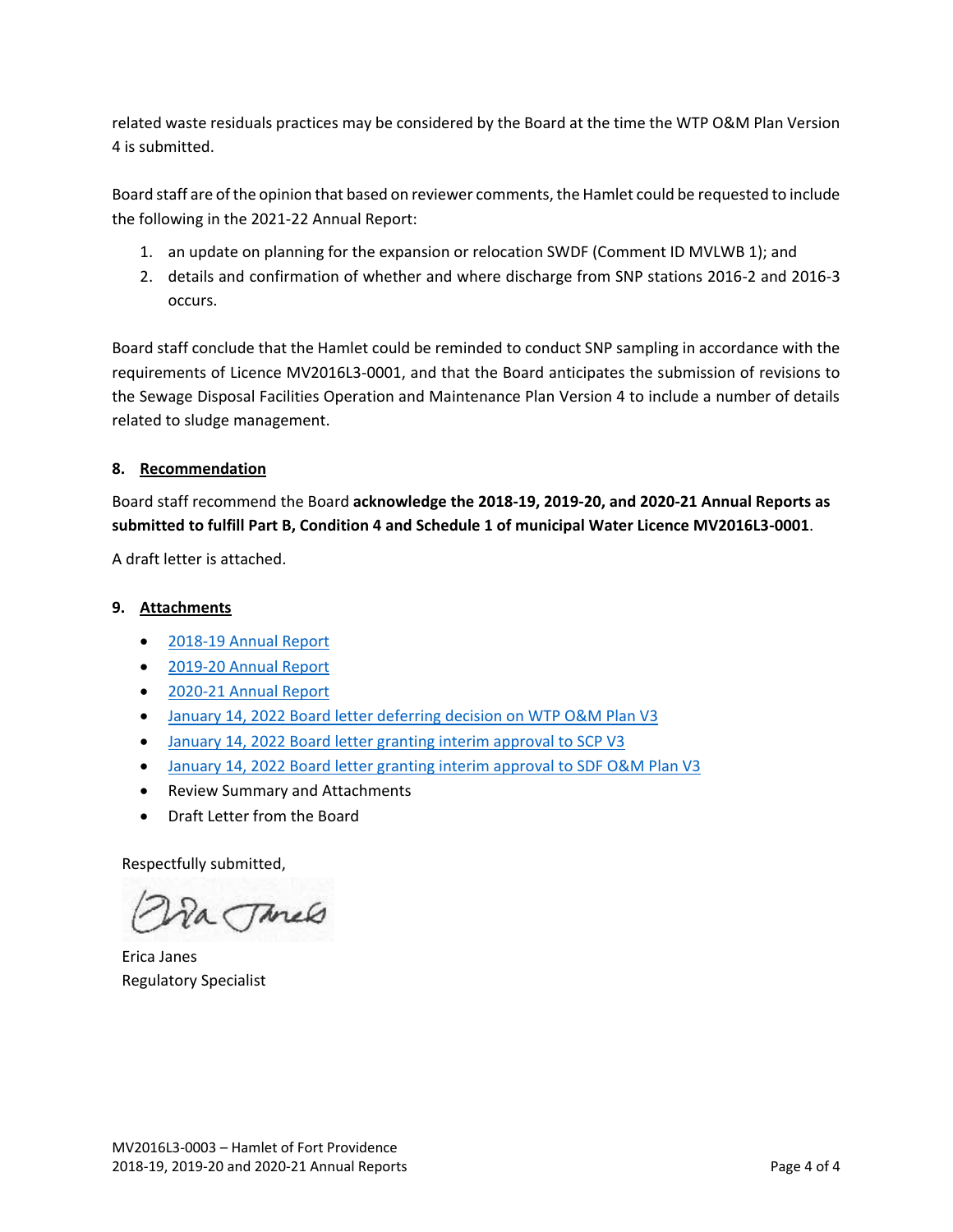## **Reviewer Comments and Proponent Responses**

#### **Project: Hamlet of Fort Providence – 2018-19, 2019-20 and 2020-21 Annual Reports Board: Mackenzie Valley Land and Water Board Organization: Hamlet of Fort Providence**

| No.            | <b>Topic</b>               | Reviewer Comment                                                                                                                                                                                                        | <b>Reviewer Recommendation</b>                                                                                                                                                                                                                          | <b>Proponent Response</b>                                                                                                                                                                                                                                                                                                                                                                                                                      | <b>Board Decision</b>                                                                                                                                                                                                                   |
|----------------|----------------------------|-------------------------------------------------------------------------------------------------------------------------------------------------------------------------------------------------------------------------|---------------------------------------------------------------------------------------------------------------------------------------------------------------------------------------------------------------------------------------------------------|------------------------------------------------------------------------------------------------------------------------------------------------------------------------------------------------------------------------------------------------------------------------------------------------------------------------------------------------------------------------------------------------------------------------------------------------|-----------------------------------------------------------------------------------------------------------------------------------------------------------------------------------------------------------------------------------------|
|                | <b>MVLWB - Erica Janes</b> |                                                                                                                                                                                                                         |                                                                                                                                                                                                                                                         |                                                                                                                                                                                                                                                                                                                                                                                                                                                |                                                                                                                                                                                                                                         |
| $\mathbf 1$    |                            | Board staff note that the<br>Hamlet has explained that a<br>difference in solid waste<br>estimate calculations<br>accounts for the significant<br>increase in waste deposited<br>at the SWDF (between 30-<br>57%).      | Given the change in estimation<br>method and the most recent<br>estimates of waste deposited,<br>can the Hamlet comment on the<br>remaining lifespan of the SWDF,<br>and any changes to plans being<br>made for expansion or relocation<br>of the SWDF? | In the Spring of 2021, at the time of<br>development on the 2018/2019,<br>2019/2020, and 2020/2021 Annual<br>Reports there was no discussions<br>taking place regarding the remaining<br>life span of the SWDF or plans to<br>examine this further. Any projected<br>plans / studies that are anticipated will<br>be addressed and commented on<br>within the 2021/2022 Annual Report.                                                         | Noted.<br>The Board decided to remind the<br>Hamlet that it expects an update on<br>planning for the expansion or relocation<br>SWDF in the 2021-22 Annual Report.                                                                      |
| $\overline{2}$ |                            | This section in each Annual<br>Report states that the<br>Hamlet has not been<br>recording information<br>related to Water Treatment<br>Plant sludge composition,<br>quantities for disposal, or<br>methods of disposal. | Please explain when the Hamlet<br>intends to begin following the<br>WTP sludge monitoring and<br>management processes outlined<br>in the WTP Operation and<br>Maintenance Plan referenced?                                                              | A updated WTP O&M Plan has been<br>submitted to the MVLWB on<br>December 2, 2021. This Updated WTP<br>O&M Plan outlines the challenges in<br>measuring sludge and backwash water<br>discharge considering the current WTP<br>operations.<br>The Hamlet commenced following the<br>WTP sludge/backwash water<br>monitoring and management<br>processes in November 2021 (as<br>outlined within the December 2, 2021<br>WTP O&M Plan submission) | Noted. In the Board's January 14, 2022<br>letter to the Hamlet, it deferred a<br>decision on the WTP O&M Plan, pending<br>the submission of a revised Plan<br>(Version 4) by the Hamlet, prior to<br>commissioning of the upgraded WTP. |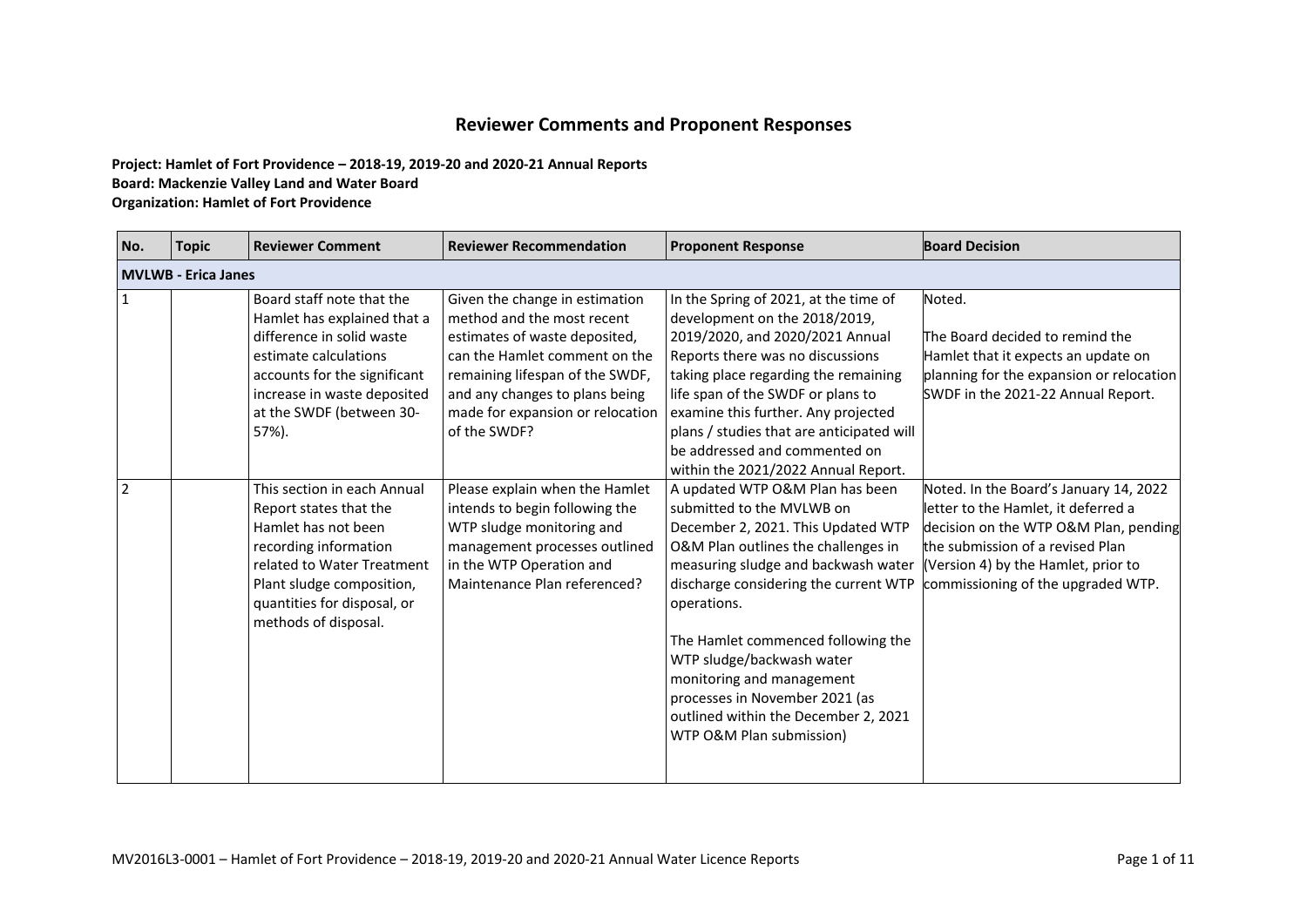| No.            | <b>Topic</b> | <b>Reviewer Comment</b>                                                                                                                                                                                                                                                                                                                                                        | <b>Reviewer Recommendation</b>                                             | <b>Proponent Response</b>                                                                                                                                                                                  | <b>Board Decision</b>                                                                                                                                                                                                                                                                                                    |
|----------------|--------------|--------------------------------------------------------------------------------------------------------------------------------------------------------------------------------------------------------------------------------------------------------------------------------------------------------------------------------------------------------------------------------|----------------------------------------------------------------------------|------------------------------------------------------------------------------------------------------------------------------------------------------------------------------------------------------------|--------------------------------------------------------------------------------------------------------------------------------------------------------------------------------------------------------------------------------------------------------------------------------------------------------------------------|
| 3              |              | In all three years of Annual<br>Reporting submitted, the<br>Hamlet notes that no spill<br>training or communication<br>exercises took place within<br>the year, and that the<br>Hamlet is "planning to do<br>spill training in the near<br>future."                                                                                                                            | Please specify when spill training<br>is planned for community staff.      | The Hamlet Staff and SAO have noted<br>and suggested Spill Training is planned<br>to be completed in the near future. No<br>further information or details are<br>currently available regarding this item. | Noted.                                                                                                                                                                                                                                                                                                                   |
| $\overline{4}$ |              | Board staff note that with<br>the exception of station<br>1412-2, the Hamlet sampled<br>SNP stations only once (June<br>13) in 2019.                                                                                                                                                                                                                                           | Please provide rationale for the<br>lack of sampling conducted in<br>2019. | The Hamlet Foreman stated this was<br>due to the fact that particular SNP<br>stations are only sampled by the<br>Inspector.                                                                                | The Board notes that as the Licensee,<br>the Hamlet is required to sample SNP<br>stations in accordance with the<br>requirements of Annex A to Licence<br>MV2016L3-0001. Samples taken by the<br>Inspector are typically shared by the<br>Board, but do not constitute compliance<br>with the Licence SNP by the Hamlet. |
| 5              |              | The Hamlet notes in Section<br>(4) that samples at SNP<br>station 2016-1 were not<br>collected " as usually the<br>Inspector collectes samples<br>at this location." Board staff<br>note that while the Inspector<br>sometimes does collect<br>samples during inspections,<br>the Hamlet is required to<br>collect water quality samples<br>in accordance with Licence<br>SNP. | None.                                                                      | Thank you noted and will be discussed<br>with the Hamlet.                                                                                                                                                  | See Comment ID MVLWB 4.<br>The Board decided to remind the<br>Hamlet of the requirements to sample<br>in accordance with the Licence SNP.                                                                                                                                                                                |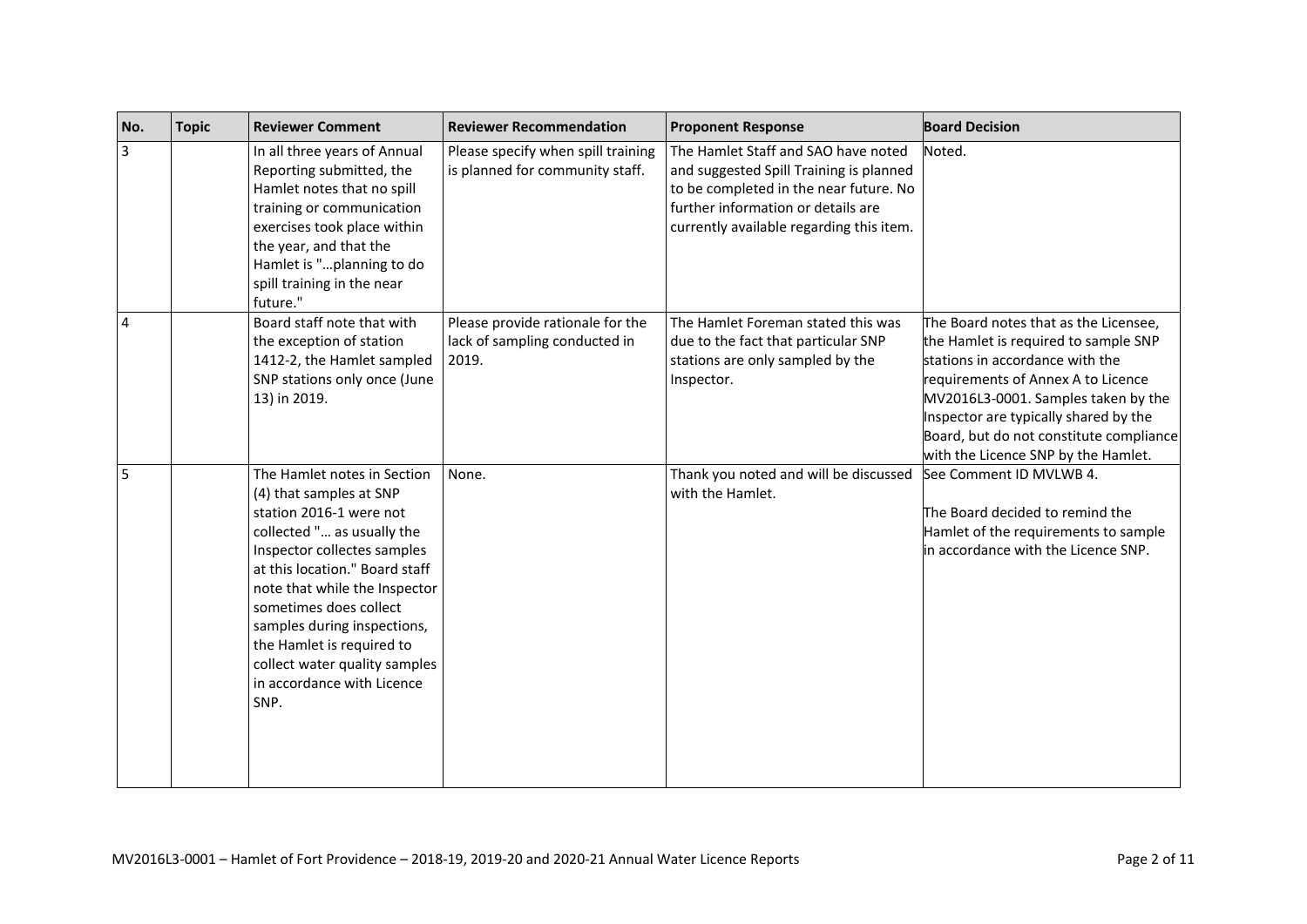| No.            | <b>Topic</b> | <b>Reviewer Comment</b>                                                                                                                                                                                                                                                                                                                                 | <b>Reviewer Recommendation</b>                                                                                                                       | <b>Proponent Response</b>                                                                                                                                                                                                                                                                                                                                          | <b>Board Decision</b>                                                                                                                                                                                                                                                                                                                                                                                                                                                                                                                                                                                                                                                                               |
|----------------|--------------|---------------------------------------------------------------------------------------------------------------------------------------------------------------------------------------------------------------------------------------------------------------------------------------------------------------------------------------------------------|------------------------------------------------------------------------------------------------------------------------------------------------------|--------------------------------------------------------------------------------------------------------------------------------------------------------------------------------------------------------------------------------------------------------------------------------------------------------------------------------------------------------------------|-----------------------------------------------------------------------------------------------------------------------------------------------------------------------------------------------------------------------------------------------------------------------------------------------------------------------------------------------------------------------------------------------------------------------------------------------------------------------------------------------------------------------------------------------------------------------------------------------------------------------------------------------------------------------------------------------------|
|                |              | Environment and Climate Change Canada (ECCC) - Mr. Christopher Aguirre                                                                                                                                                                                                                                                                                  |                                                                                                                                                      |                                                                                                                                                                                                                                                                                                                                                                    |                                                                                                                                                                                                                                                                                                                                                                                                                                                                                                                                                                                                                                                                                                     |
| $\mathbf 1$    |              | All three annual reports<br>make reference to recently<br>updated management plans,<br>including:<br>- Water Treatment Plant<br>O&M Plan (October 2021)<br>- Spill Contingency Plan (June<br>2021)<br>- Sewage Disposal Facilities<br>Plan (March 2021)<br>These updated management<br>plans are not included with<br>the annual report<br>submissions. | Additional clarification should be<br>provided as to whether these<br>updated plans will be submitted<br>for review.                                 | As of December 21 2021 all of these<br>plans have been submitted to the<br>MVLWB.<br>The WTP O&M plan is the only plan<br>that is remaining to be reviewed.                                                                                                                                                                                                        | Noted.<br>In the Board's January 14, 2022 letter to<br>the Hamlet, it deferred a decision on the<br>WTP O&M Plan, pending the submission<br>of a revised Plan (Version 4) by the<br>Hamlet, prior to commissioning of the<br>upgraded WTP.<br>The Board's January 14, 2022 letter to<br>the Hamlet granted interim approval for<br>the SCP V3, with revisions (V4) and<br>resubmission required by June 30, 2022<br>for Board staff confirmation of<br>conformity.<br>The Board's January 14, 2022 letter to<br>the Hamlet granted interim approval for<br>the SDF O&M Plan V3, with revisions<br>(V4) and resubmission required by June<br>30, 2022 for Board staff confirmation of<br>conformity. |
| $\overline{2}$ |              | In regards to sludge<br>management at the water<br>treatment plant, all three<br>annual reports state that the<br>volume of sludge from the<br>water treatment plant that is<br>deposited at the waste<br>disposal facilities is not<br>currently being recorded.<br>Reference is made to a<br>sludge monitoring process,                               | Provide additional information<br>on the proposed sludge<br>monitoring, and clarify whether<br>sludge monitoring will take place<br>in future years. | A updated WTP O&M Plan has been<br>submitted to the MVLWB on<br>December 2, 2021. This Updated WTP<br>O&M Plan outlines the challenges in<br>measuring sludge and backwash water<br>discharge considering the current WTP<br>operations. Note that that sludge is<br>not separate from the backwash water<br>and is automatically dechlorinated and<br>discharged. | Noted.<br>See Comment ID MVLWB 2.                                                                                                                                                                                                                                                                                                                                                                                                                                                                                                                                                                                                                                                                   |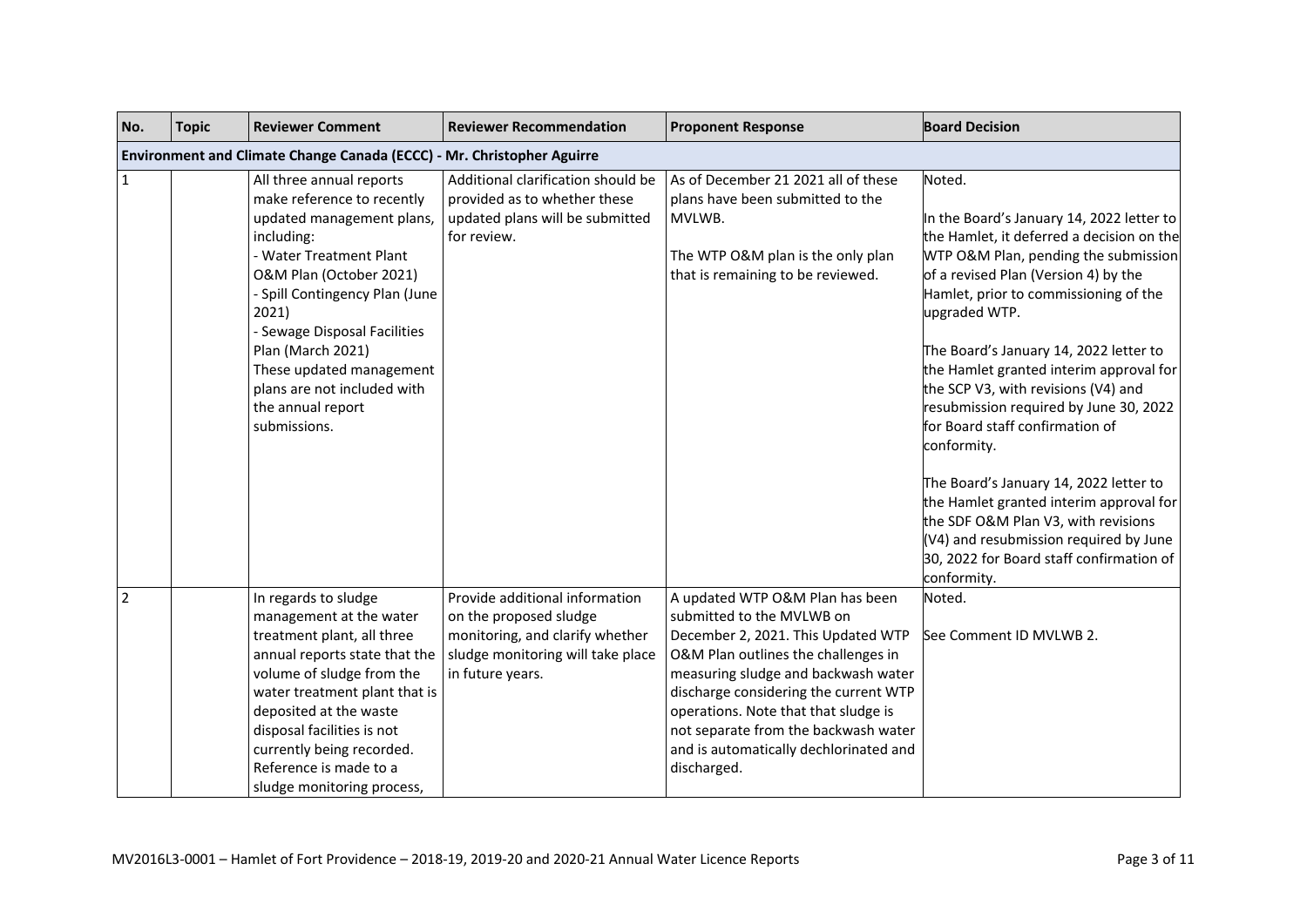| No.            | <b>Topic</b> | <b>Reviewer Comment</b>                                                                                                                                                                                                                                                                                                                                                                                                                                                                                                              | <b>Reviewer Recommendation</b>                                                                                                                                                                          | <b>Proponent Response</b>                                                                                                                                                                                                                                                                                                                                                                                        | <b>Board Decision</b> |
|----------------|--------------|--------------------------------------------------------------------------------------------------------------------------------------------------------------------------------------------------------------------------------------------------------------------------------------------------------------------------------------------------------------------------------------------------------------------------------------------------------------------------------------------------------------------------------------|---------------------------------------------------------------------------------------------------------------------------------------------------------------------------------------------------------|------------------------------------------------------------------------------------------------------------------------------------------------------------------------------------------------------------------------------------------------------------------------------------------------------------------------------------------------------------------------------------------------------------------|-----------------------|
|                |              | as requested by the Board,<br>which is outlined in the<br>updated Water Treatment<br>Plant O&M Plan. Neither the<br>updated plan, nor the<br>proposed process for sludge<br>monitoring has been<br>described. It is unclear<br>whether monitoring of<br>sludge deposition from the<br>water treatment plan into<br>the solid waste facility will<br>occur in the future.                                                                                                                                                             |                                                                                                                                                                                                         | The Hamlet commenced following the<br>WTP sludge/backwash water<br>monitoring and management<br>processes in November 2021 (as<br>outlined within the December 2, 2021<br>WTP O&M Plan submission).<br>The Hamlet is currently in the design<br>process to upgrade the treatment train<br>witin the WTP and will ensure<br>monitoring/management of the sludge<br>and backwash is incorporated in the<br>design. |                       |
| $\overline{3}$ |              | Appendix A of the 2019-2020 Provide rationale for why<br>annual report includes<br>summaries of data from the<br>various SNP stations. For the<br>following stations,<br>monitoring data is not<br>provided for all required<br>sampling dates, and no<br>rationale is provided for why<br>sampling was not completed<br>on these dates.<br>- SNP 2016-1 (before freeze<br>up)<br>- SNP 2016-2 (September,<br>prior to discharge of<br>accumulated water)<br>- SNP 2016-3 (September,<br>prior to discharge of<br>accumulated water) | sampling results were not<br>provided for SNP 2016-1, -2, and<br>-3, on all required dates. If no<br>discharge of accumulated water<br>occurred in 2019-2020 this<br>should also be clearly identified. | Thank you, noted. This will have to be<br>discussed further with the Hamlet to<br>confirm as to why this occurred within $\left  \text{See Comment ID MVLWB } 4 \& 5. \right $<br>the 2019-2020 year.                                                                                                                                                                                                            | Noted.                |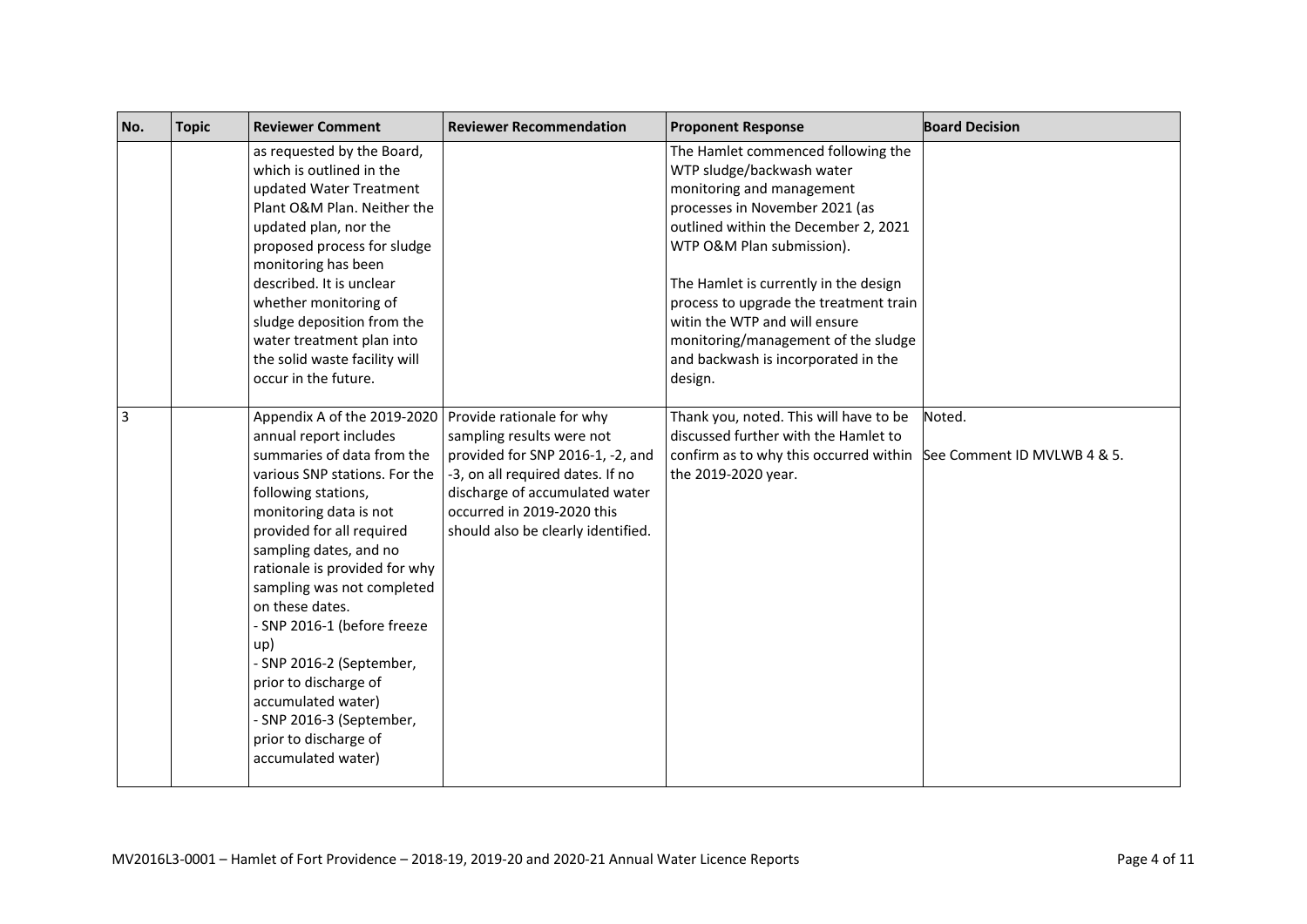| No. | <b>Topic</b> | <b>Reviewer Comment</b>         | <b>Reviewer Recommendation</b> | <b>Proponent Response</b>                 | <b>Board Decision</b>                  |
|-----|--------------|---------------------------------|--------------------------------|-------------------------------------------|----------------------------------------|
| 4   |              | SNP2016-2 and SNP2016-3         | Provide information on where   | This topic was also commented on          | Noted. The Board decided to remind the |
|     |              | are stations established for    | ponded water collected at      | within the SNP Proposal by ECCC.          | Hamlet to provide additional detail on |
|     |              | monitoring of ponded water      | SNP2016-2 and SNP2016-3 is     |                                           | discharge practices for SNP stations   |
|     |              | associated with the solid       | discharged.                    | "SNP2016-2 and SNP2016-3 are              | 2016-2 and 2016-3 in the 2021-22       |
|     |              | waste disposal facilities. Both |                                | stations established for monitoring of    | Annual Report. This will assist with   |
|     |              | of these stations include       |                                | ponded water associated with the          | decisions around revisions to the      |
|     |              | monitoring of water "prior to   |                                | solid waste disposal facilities. Both of  | Licence SNP.                           |
|     |              | discharge." There is no         |                                | these stations include monitoring of      |                                        |
|     |              | description of where ponded     |                                | water "prior to discharge." There is no   |                                        |
|     |              | water from the solid waste      |                                | description of where ponded water         |                                        |
|     |              | facilities is discharged.       |                                | from the solid waste facilities is        |                                        |
|     |              | Monitored concentrations at     |                                | discharged. Monitored concentrations      |                                        |
|     |              | these locations include         |                                | at these locations include elevated       |                                        |
|     |              | elevated metals such that       |                                | metals such that water should be          |                                        |
|     |              | water should be managed         |                                | managed appropriately and may not         |                                        |
|     |              | appropriately and may not       |                                | be suitable for discharge to surface      |                                        |
|     |              | be suitable for discharge to    |                                | waters.                                   |                                        |
|     |              | surface waters.                 |                                | In the rationale for changes at SNP       |                                        |
|     |              |                                 |                                | 2016-2, it is stated that, "sampling      |                                        |
|     |              |                                 |                                | frequency is proposed to change from      |                                        |
|     |              |                                 |                                | twice yearly and prior to discharge, to   |                                        |
|     |              |                                 |                                | only when ponded water is present,        |                                        |
|     |              |                                 |                                | due to the ephemeral nature of            |                                        |
|     |              |                                 |                                | ponding on site and the fact that the     |                                        |
|     |              |                                 |                                | Hamlet does not discharge ponded          |                                        |
|     |              |                                 |                                | water." Based on this statement it is     |                                        |
|     |              |                                 |                                | assumed that water at this station is     |                                        |
|     |              |                                 |                                | not discharged, however the rationale     |                                        |
|     |              |                                 |                                | provided in table 1 continues to state    |                                        |
|     |              |                                 |                                | "to monitor water quality and quantity    |                                        |
|     |              |                                 |                                | prior to discharge". This inconsistency   |                                        |
|     |              |                                 |                                | should be clarified such that it is clear |                                        |
|     |              |                                 |                                | if water is discharged from SNP 2016-2    |                                        |
|     |              |                                 |                                | and 2016-3, and if so, at which           |                                        |
|     |              |                                 |                                | locations."                               |                                        |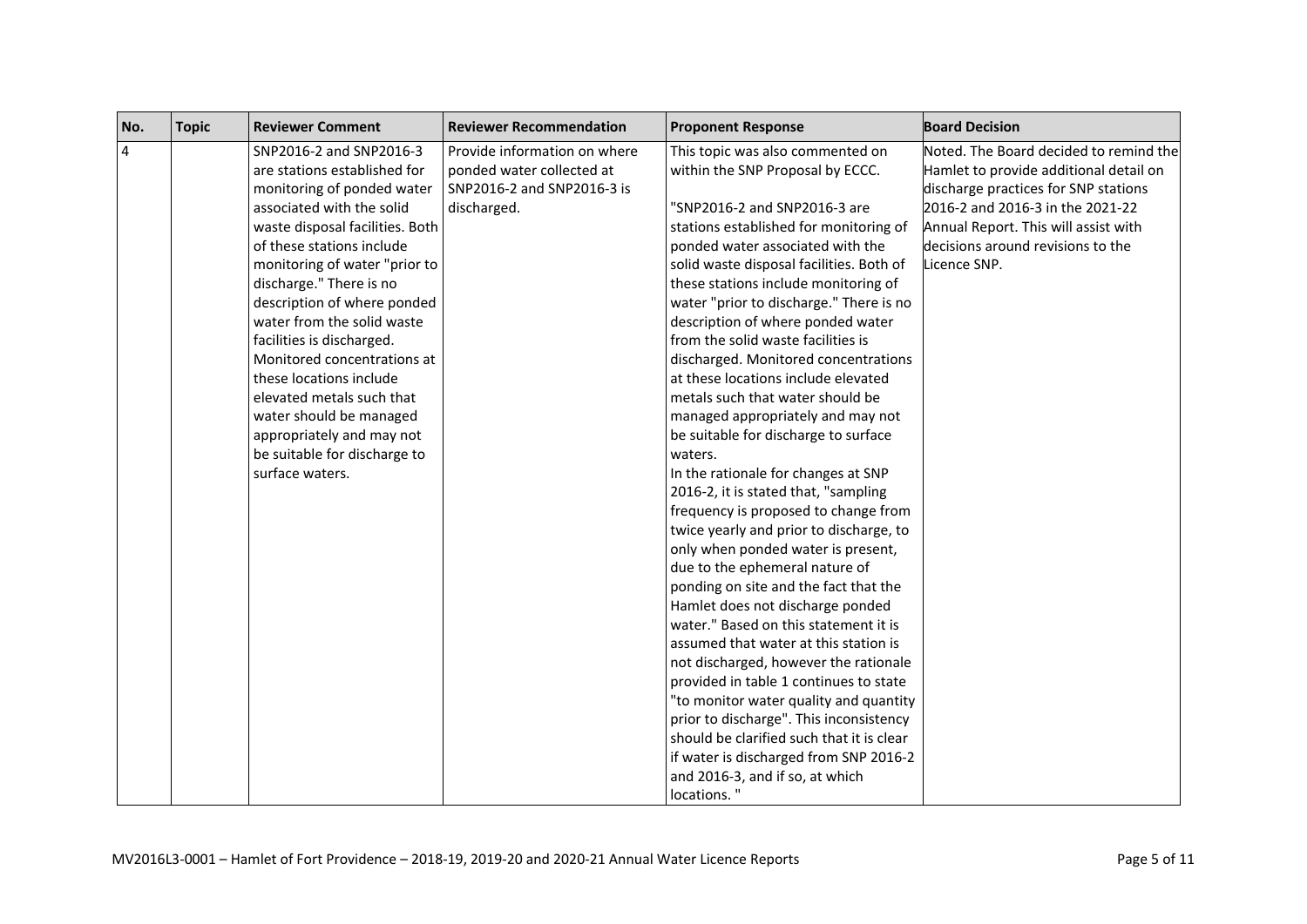| No.            | <b>Topic</b> | <b>Reviewer Comment</b>                                                                                                                                                                                                                                                                                                                                                                                                                                                                                                                                           | <b>Reviewer Recommendation</b>                                                                                                                   | <b>Proponent Response</b>                                                                                                                                                                                                                                                                                                                    | <b>Board Decision</b>                                                                                                                                                                                                                                                                                                             |
|----------------|--------------|-------------------------------------------------------------------------------------------------------------------------------------------------------------------------------------------------------------------------------------------------------------------------------------------------------------------------------------------------------------------------------------------------------------------------------------------------------------------------------------------------------------------------------------------------------------------|--------------------------------------------------------------------------------------------------------------------------------------------------|----------------------------------------------------------------------------------------------------------------------------------------------------------------------------------------------------------------------------------------------------------------------------------------------------------------------------------------------|-----------------------------------------------------------------------------------------------------------------------------------------------------------------------------------------------------------------------------------------------------------------------------------------------------------------------------------|
|                |              |                                                                                                                                                                                                                                                                                                                                                                                                                                                                                                                                                                   |                                                                                                                                                  | It will be confirmed with the Hamlet if<br>any discharge from SNP 2016-2 and<br>SNP2016-3 occurs and will be<br>incorporated within the 2021-2022<br>Annual Submission.                                                                                                                                                                      |                                                                                                                                                                                                                                                                                                                                   |
| 5              |              | In the three annual reports<br>provided, concentrations of<br>total phosphorus in the<br>discharge from the sewage<br>lagoon are elevated.<br>Elevated concentrations of<br>phosphorus can be indicative<br>of sludge build-up within the<br>lagoon, which reduces<br>overall treatment ability, as<br>well as retention time. One<br>potential mitigation that can<br>increase lagoon treatment<br>ability is de-sludging of the<br>lagoon. The report has made<br>no mention of any plans to<br>de-sludge or whether this<br>has been completed in the<br>past. | Provide a discussion of whether<br>lagoon de-sludging is an<br>option/planned for the lagoon in<br>relation to increasing treatment<br>capacity. | No de-sludging is currently planned as<br>outlined within the Solid Waste<br>Disposal Facility O&M Plan and Sludge<br>Management Plan.<br>The first step is for the Hamlet to<br>commence the annual sludge depth<br>monitoring program and work along<br>side the inspector and MVLWB to<br>advise next steps once results are<br>reviewed. | Noted. The Board's January 14, 2022<br>letter to the Hamlet granting interim<br>approval to the SDF O&M Plan requires<br>revisions to the Plan related to sludge<br>management, as a result of the public<br>review of the SDF O&M Plan Version 3.<br>The details requested anticipated to be<br>included in the SDF O&M Plan V4. |
|                |              | <b>GNWT-ENR - EAM (Environmental Assessment and Monitoring) - GNWT ENR</b>                                                                                                                                                                                                                                                                                                                                                                                                                                                                                        |                                                                                                                                                  |                                                                                                                                                                                                                                                                                                                                              |                                                                                                                                                                                                                                                                                                                                   |
| 1              |              | <b>ENR Cover Letter to Board</b>                                                                                                                                                                                                                                                                                                                                                                                                                                                                                                                                  | N/A                                                                                                                                              |                                                                                                                                                                                                                                                                                                                                              |                                                                                                                                                                                                                                                                                                                                   |
| $\overline{2}$ |              | Item b) of the 2020 Annual<br>Report (AR) (p. 4 of 94)                                                                                                                                                                                                                                                                                                                                                                                                                                                                                                            | ENR recommends that the<br>Hamlet clarifies in which ways                                                                                        | A updated WTP O&M Plan has been<br>submitted to the MVLWB on                                                                                                                                                                                                                                                                                 | Noted. See Comment ID MVLWB 2.                                                                                                                                                                                                                                                                                                    |
|                |              | specifies that the Water                                                                                                                                                                                                                                                                                                                                                                                                                                                                                                                                          | the current WTP infrastructure                                                                                                                   | December 2, 2021. This Updated WTP                                                                                                                                                                                                                                                                                                           | Noted that:                                                                                                                                                                                                                                                                                                                       |
|                |              | Treatment Plant sludge was                                                                                                                                                                                                                                                                                                                                                                                                                                                                                                                                        | and operations are not                                                                                                                           | O&M Plan outlines the challenges in                                                                                                                                                                                                                                                                                                          | The Hamlet does not discharge WTP                                                                                                                                                                                                                                                                                                 |
|                |              | being deposited at the Solid                                                                                                                                                                                                                                                                                                                                                                                                                                                                                                                                      | conductive of allowing WTP                                                                                                                       | measuring sludge and backwash water                                                                                                                                                                                                                                                                                                          | waste to the SWDF;                                                                                                                                                                                                                                                                                                                |
|                |              | <b>Waste Disposal Facilities</b>                                                                                                                                                                                                                                                                                                                                                                                                                                                                                                                                  | sludge monitoring measurements                                                                                                                   |                                                                                                                                                                                                                                                                                                                                              |                                                                                                                                                                                                                                                                                                                                   |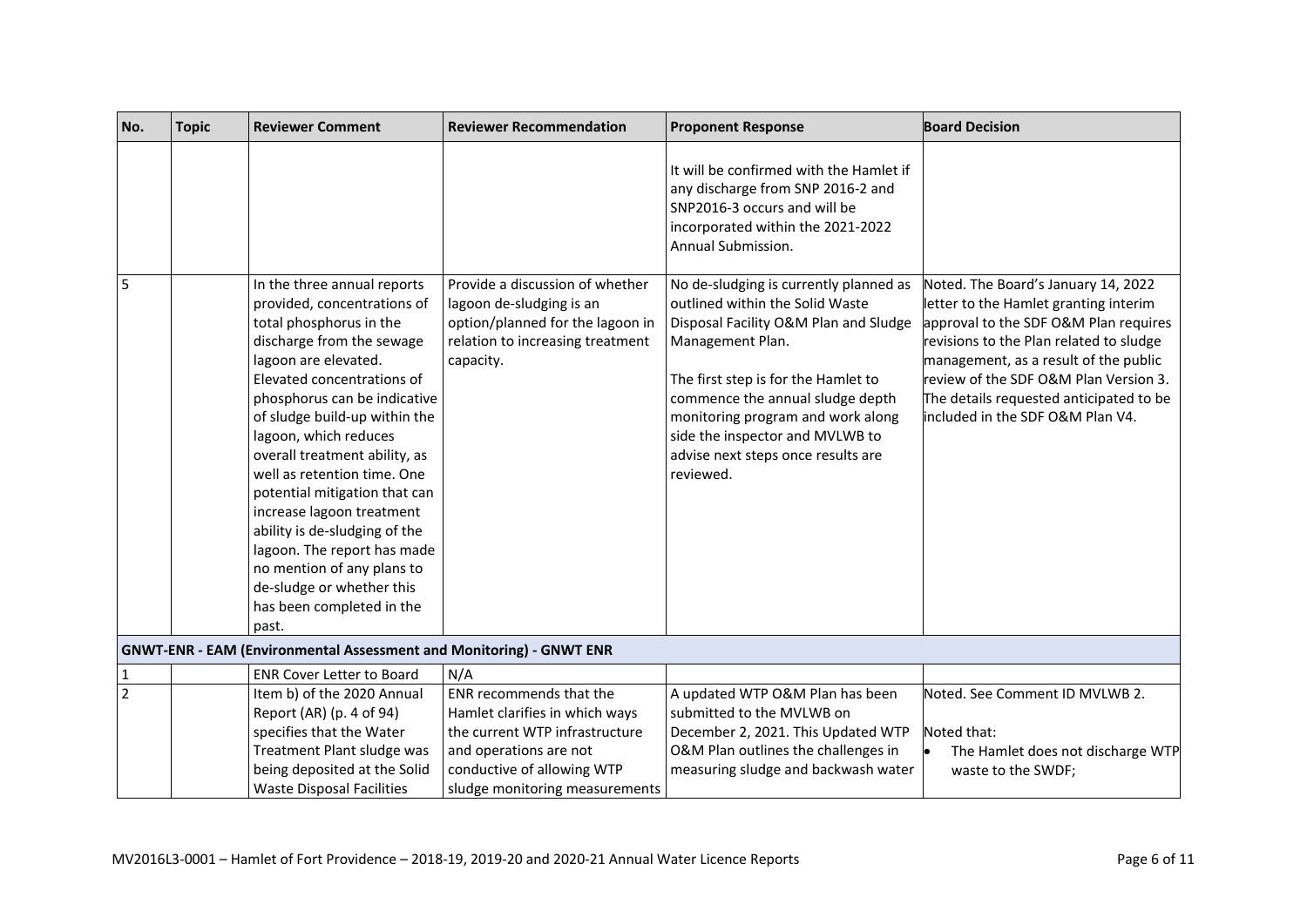| No. | <b>Topic</b> | <b>Reviewer Comment</b>        | <b>Reviewer Recommendation</b>    | <b>Proponent Response</b>                                                  | <b>Board Decision</b>                    |
|-----|--------------|--------------------------------|-----------------------------------|----------------------------------------------------------------------------|------------------------------------------|
|     |              | (SWDF), but that the volume    | for the sludge disposed at the    | discharge considering the current WTP $\vert \bullet \vert$                | The Hamlet has committed to              |
|     |              | of sludge deposited at this    | SWDF.                             | operations.                                                                | estimating the volume of backwash        |
|     |              | location was not currently     |                                   |                                                                            | water/sludge discharged from the         |
|     |              | being recorded.                | <b>ENR</b> recommends that        | The sludge is not separate from the                                        | WTP and providing in annual              |
|     |              |                                | monitoring of the composition of  | backwash water and is automatically                                        | reporting; and                           |
|     |              | According to Section 10 of     | the WTP sludge to be completed    | dechlorinated and discharged directly                                      | The Hamlet is currently in the           |
|     |              | the newly revised Oct 2021     | prior to disposal of these WTP    | from the WTP to the river. This makes                                      | design process to upgrade the            |
|     |              | <b>Water Treatment Plant</b>   | residuals at the SWDF.            | it challenging to measure                                                  | treatment train within the WTP and       |
|     |              | (WTP) O&M plan (v.3), the      |                                   | quality/quantity of any sludge as it is                                    | will ensure monitoring/                  |
|     |              | Board previously requested     | ENR recommends that the           | discharged with the backwash water.                                        | management of the                        |
|     |              | the Hamlet to develop a        | Hamlet also describe factors that | The hamlet can estimate the volume of                                      | sludge/backwash is incorporated in       |
|     |              | sludge monitoring process      | may currently be preventing       | backwash water/sludge discharged                                           | the design.                              |
|     |              | (section 7), to provide        | them from providing estimates of  | from the WTP and will record and                                           |                                          |
|     |              | information on sludge          | monthly volumes/quantities of     | provide within the Annual Reports                                          | The Board requests that the Hamlet       |
|     |              | composition, estimated         | WTP sludge deposited at the       | moving forward. Although the Hamlet                                        | include backwash/sludge volume           |
|     |              | monthly quantities of sludge   | SWDF.                             | is not able to accurately measure the                                      | estimates in the WTP O&M Plan Version    |
|     |              | disposal, and information on   |                                   | quality of the backwash water/sludge.                                      | 4 (which will reflect the WTP upgrades). |
|     |              | final disposal location. While | ENR recommends that these         | This is due to the fact that the only                                      |                                          |
|     |              | a "Sludge Management Plan"     | WTP sludge volumes estimates      | access to the sludge/backwash water is Any required changes to the Licence |                                          |
|     |              | for the management of          | be added within the Hamlet WTP    | within a small reserviour where the                                        | SNP as a result of the WTP upgrades and  |
|     |              | sewage sludge was provided     | O&M plan.                         | addition of Vital-D-Chlor takes place                                      | related waste residuals practices can be |
|     |              | in Appendix A (p. 37 of 52) of |                                   | for dechlorination prior to automatic                                      | considered by the Board at the time the  |
|     |              | the Sewage Disposal            | <b>ENR recommends that</b>        | discharge. Since this discharge and                                        | WTP O&M Plan Version 4 is submitted.     |
|     |              | Facilities (SDF) O&M plan,     | requirements for monitoring of    | dechlorination is automatic the water                                      |                                          |
|     |              | ENR could not locate details   | the WTP sludge quality currently  | is only accessible for short periods of                                    |                                          |
|     |              | on a WTP sludge monitoring     | being sent for disposal at the    | time (10-15min) several times a day.                                       |                                          |
|     |              | process.                       | SWDF be added to SNP              | The automatic backwash cycle would                                         |                                          |
|     |              |                                | monitoring requirements of the    | have to align with the present of a                                        |                                          |
|     |              | Section 10 of the revised      | current water licence.            | operator which is not possible to                                          |                                          |
|     |              | WTP O&M further specified      |                                   | estimate, making it difficult to collect a                                 |                                          |
|     |              | that the Hamlet had not        |                                   | regular grab sample. Further the                                           |                                          |
|     |              | been recording WTP sludge      |                                   | quality of the grab sample would not                                       |                                          |
|     |              | information as the current     |                                   | be accurate as it would be taken from                                      |                                          |
|     |              | water treatment plant          |                                   | a reservoir where the addition of Vital-                                   |                                          |
|     |              | infrastructure and             |                                   | D-Chlor and dechlorination of the                                          |                                          |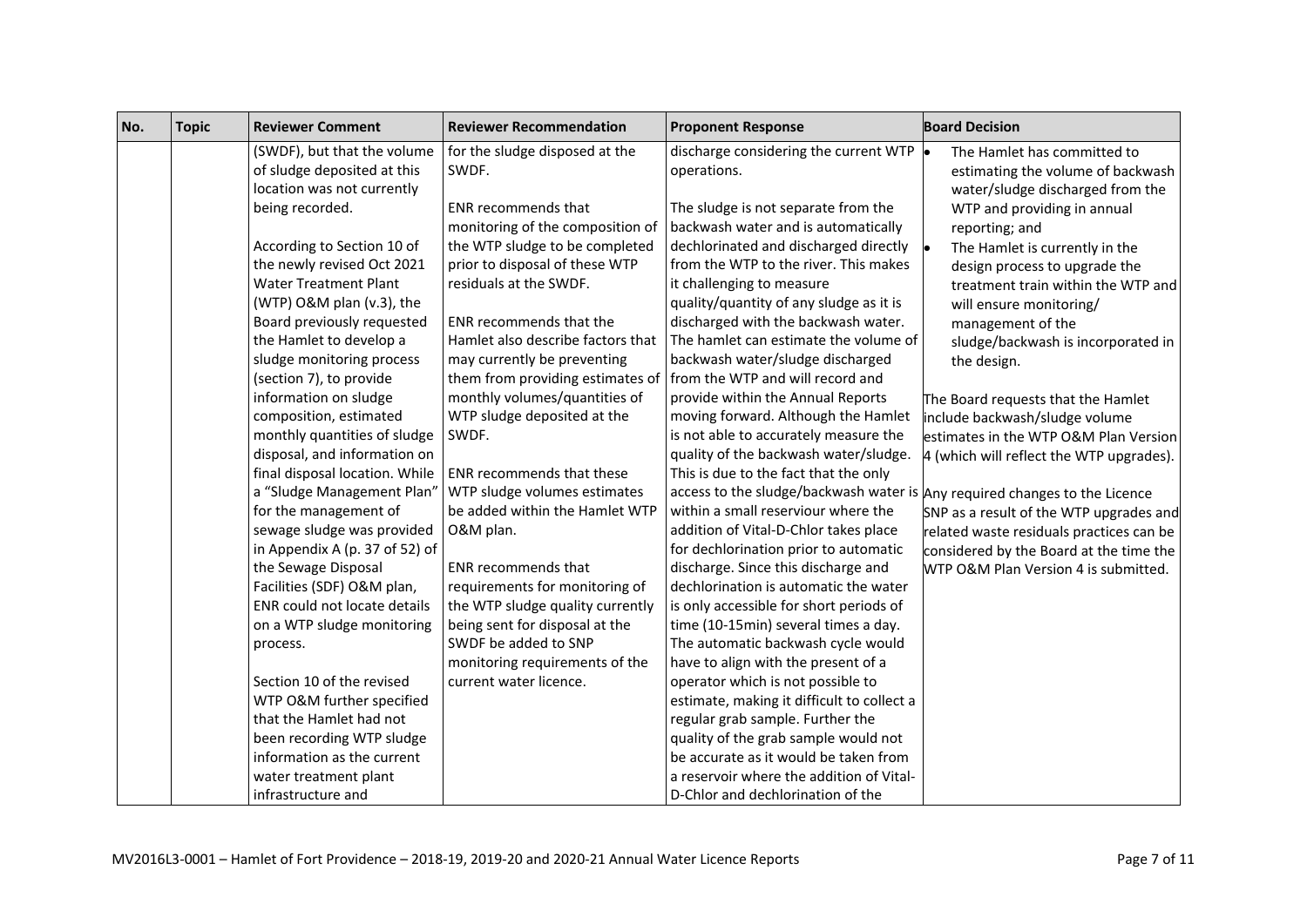| No. | <b>Topic</b> | <b>Reviewer Comment</b>       | <b>Reviewer Recommendation</b>    | <b>Proponent Response</b>               | <b>Board Decision</b>                     |
|-----|--------------|-------------------------------|-----------------------------------|-----------------------------------------|-------------------------------------------|
|     |              | operations were not           |                                   | sludge/backwash mixture is taking       |                                           |
|     |              | conducive to permitting such  |                                   | place.                                  |                                           |
|     |              | measurements, ENR             |                                   |                                         |                                           |
|     |              | considers the monitoring of   |                                   | The Hamlet commenced following the      |                                           |
|     |              | WTP sludge to be an           |                                   | WTP sludge/backwash water               |                                           |
|     |              | important feature of          |                                   | monitoring and management               |                                           |
|     |              | municipal SNP monitoring      |                                   | processes in November 2021 (as          |                                           |
|     |              | especially for WTPs using     |                                   | outlined within the December 2, 2021    |                                           |
|     |              | coagulants, and that WTP      |                                   | WTP O&M Plan submission).               |                                           |
|     |              | sludge monitoring             |                                   |                                         |                                           |
|     |              | requirements should be        |                                   | The Hamlet is currently in the design   |                                           |
|     |              | clearly captured under SNP    |                                   | process to upgrade the treatment train  |                                           |
|     |              | conditions of the Hamlet of   |                                   | witin the WTP and will ensure           |                                           |
|     |              | Fort Providence's current     |                                   | monitoring/management of the            |                                           |
|     |              | water licence.                |                                   | sludge/backwash is incorporated in the  |                                           |
|     |              |                               |                                   | design.                                 |                                           |
| 3   |              | Schedule 2, item 3 of the     | <b>ENR recommends that</b>        | A updated WTP O&M Plan has been         | Noted.                                    |
|     |              | water licence, outlines       | requirements for the monitoring   | submitted to the MVLWB on               |                                           |
|     |              | components to be included     | of WTP backwash discharge be      | December 2, 2021. This Updated WTP      | Any required changes to the Licence       |
|     |              | in Fort Providence WTP        | added to the SNP section of the   | O&M Plan outlines the challenges in     | SNP and annual reporting requirements,    |
|     |              | O&M plan, such as the         | current water licence, along with | measuring sludge and backwash water     | as a result of the WTP upgrades and       |
|     |              | following:                    | requirements for yearly           | discharge considering the current WTP   | related waste residuals practices, can be |
|     |              | · Item c) "Information of the | submission of these results via   | operations.                             | considered by the Board at the time the   |
|     |              | quality and the quantity of   | annual reporting.                 |                                         | WTP O&M Plan Version 4 is submitted.      |
|     |              | Waste and backwash water      |                                   | The sludge is not separate from the     |                                           |
|     |              | discharged from the Water     |                                   | backwash water and is automatically     |                                           |
|     |              | Treatment Plant";             |                                   | dechlorinated and discharged directly   |                                           |
|     |              | · Item e) "Discharge criteria |                                   | from the WTP to the river. This makes   |                                           |
|     |              | for backwash water"; and      |                                   | it challenging to measure               |                                           |
|     |              | · Item g) "Contingency plans  |                                   | quality/quantity of any sludge as it is |                                           |
|     |              | to manage backwash water      |                                   | discharged with the backwash water.     |                                           |
|     |              | that does not meet criteria   |                                   | The hamlet can estimate the volume of   |                                           |
|     |              | referred to in Schedule 2,    |                                   | backwash water/sludge discharged        |                                           |
|     |              | condition 3(e)."              |                                   | from the WTP and will record and        |                                           |
|     |              |                               |                                   | provide within the Annual Reports       |                                           |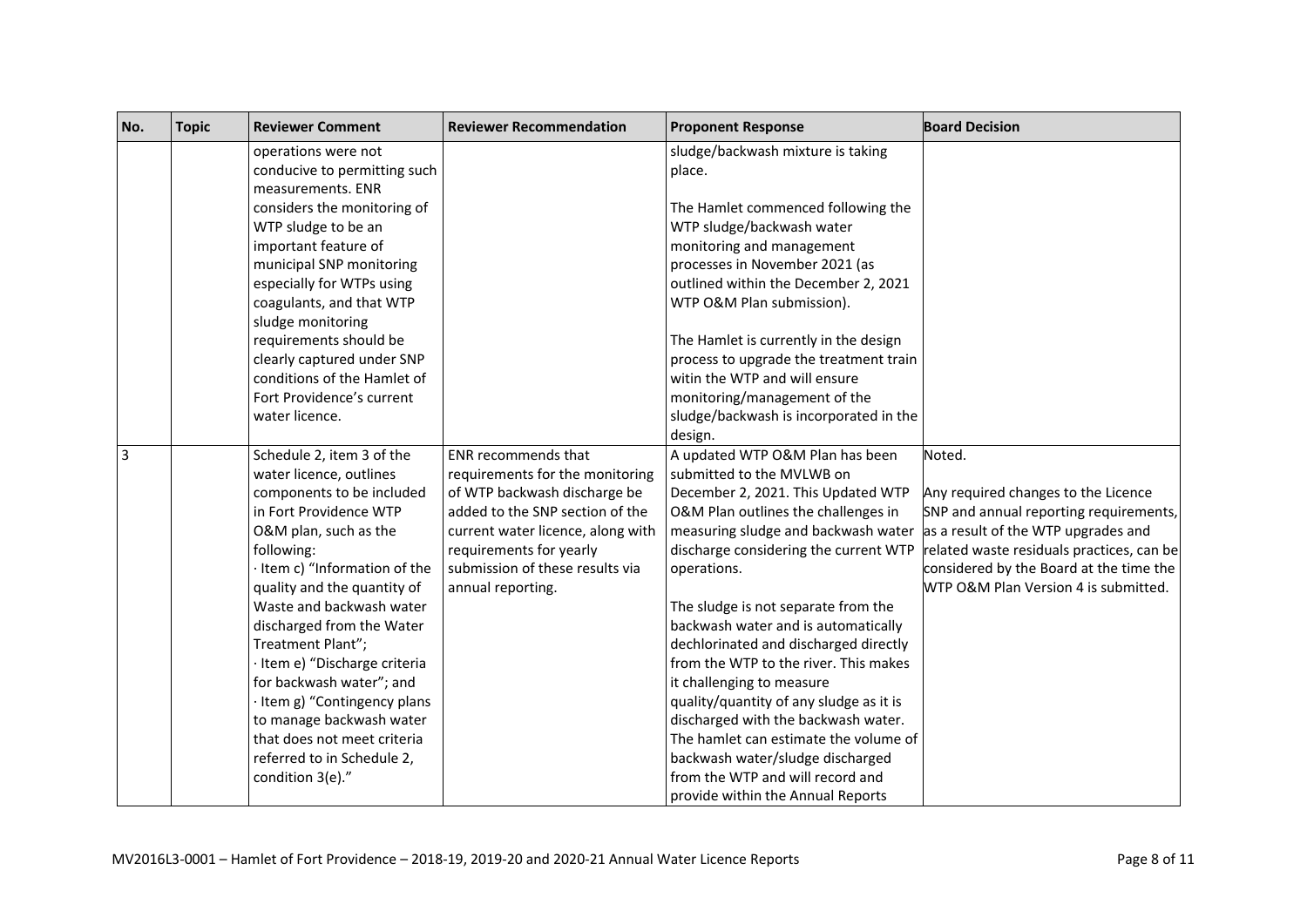| No. | <b>Topic</b> | <b>Reviewer Comment</b>          | <b>Reviewer Recommendation</b> | <b>Proponent Response</b>                  | <b>Board Decision</b> |
|-----|--------------|----------------------------------|--------------------------------|--------------------------------------------|-----------------------|
|     |              | Section 10 of the recently       |                                | moving forward. Although the Hamlet        |                       |
|     |              | revised Oct 2021 WTP O&M         |                                | is not able to accurately measure the      |                       |
|     |              | plan (v.3) specifies that the    |                                | quality of the backwash water/sludge.      |                       |
|     |              | WTP backwash is not to           |                                | This is due to the fact that the only      |                       |
|     |              | exceed 0.02 mg/L, as per the     |                                | access to the sludge/backwash water is     |                       |
|     |              | <b>Wastewater Systems</b>        |                                | within a small reserviour where the        |                       |
|     |              | <b>Effluent Regulations (see</b> |                                | addition of Vital-D-Chlor takes place      |                       |
|     |              | WTP O&M plan, Figure 1, p.       |                                | for dechlorination prior to automatic      |                       |
|     |              | 18).                             |                                | discharge. Since this discharge and        |                       |
|     |              |                                  |                                | dechlorination is automatic the water      |                       |
|     |              | <b>ENR</b> could not locate      |                                | is only accessible for short periods of    |                       |
|     |              | backwash monitoring data in      |                                | time (10-15min) several times a day.       |                       |
|     |              | the currently reviewed           |                                | The automatic backwash cycle would         |                       |
|     |              | annual reports which are         |                                | have to align with the present of a        |                       |
|     |              | needed to verify that            |                                | operator which is not possible to          |                       |
|     |              | chlorine concentrations in       |                                | estimate, making it difficult to collect a |                       |
|     |              | backwash discharges were         |                                | regular grab sample. Further the           |                       |
|     |              | within the 0.02 mg/L             |                                | quality of the grab sample would not       |                       |
|     |              | discharge criteria specified in  |                                | be accurate as it would be taken from      |                       |
|     |              | Section 10 of the WTP O&M        |                                | a reservoir where the addition of Vital-   |                       |
|     |              | plan (v.3).                      |                                | D-Chlor and dechlorination of the          |                       |
|     |              |                                  |                                | sludge/backwash mixture is taking          |                       |
|     |              | Figure 1 of the Oct 2021 WTP     |                                | place.                                     |                       |
|     |              | O&M plan (v.3) identifies the    |                                |                                            |                       |
|     |              | WTP backwash final disposal      |                                | The Hamlet commenced following the         |                       |
|     |              | location as being the            |                                | WTP sludge/backwash water                  |                       |
|     |              | Mackenzie River. ENR             |                                | monitoring and management                  |                       |
|     |              | considers the monitoring of      |                                | processes in November 2021 (as             |                       |
|     |              | WTP backwash also to be an       |                                | outlined within the December 2, 2021       |                       |
|     |              | important feature of             |                                | WTP O&M Plan submission).                  |                       |
|     |              | municipal SNP monitoring, as     |                                |                                            |                       |
|     |              | details provided thus far by     |                                | The Hamlet is currently in the design      |                       |
|     |              | the Hamlet via annuals           |                                | process to upgrade the treatment train     |                       |
|     |              | reports and the WTP O&M          |                                | witin the WTP and will ensure              |                       |
|     |              | plan are specifying two          |                                | monitoring/management of the               |                       |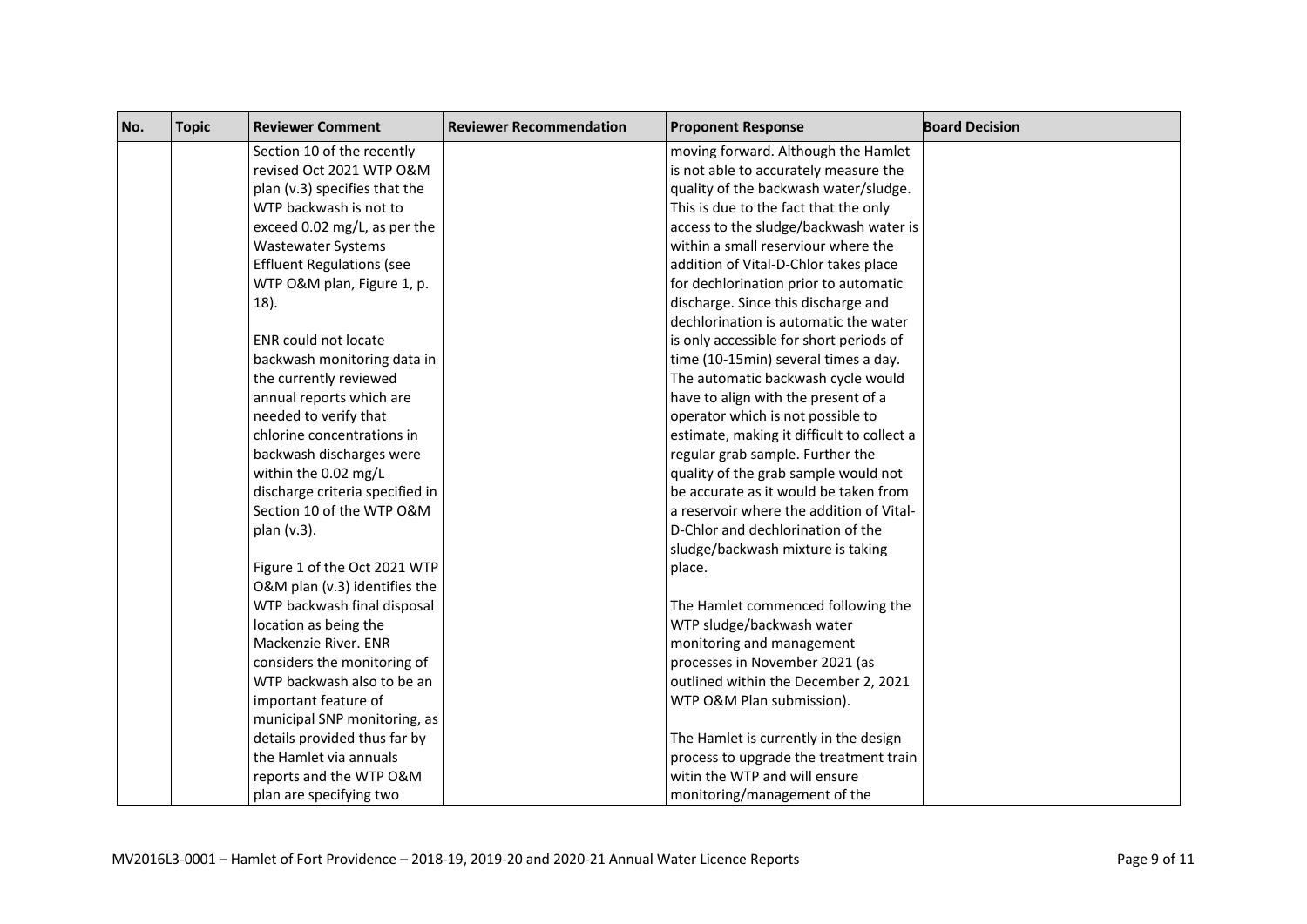| No. | <b>Topic</b> | <b>Reviewer Comment</b>                                     | <b>Reviewer Recommendation</b>                                 | <b>Proponent Response</b>               | <b>Board Decision</b>      |
|-----|--------------|-------------------------------------------------------------|----------------------------------------------------------------|-----------------------------------------|----------------------------|
|     |              | separate management                                         |                                                                | sludge/backwash is incorporated in the  |                            |
|     |              | methods and final disposal                                  |                                                                | design.                                 |                            |
|     |              | locations for both the WTP                                  |                                                                |                                         |                            |
|     |              | sludge and WTP backwash.                                    |                                                                |                                         |                            |
| 4   |              | Section 6 of the WTP O&M                                    | ENR recommends that the above                                  | Noted, thank you. This                  | Noted.                     |
|     |              | Manual specifies that PACL is                               | enumerated parameters be                                       | recommendations will be further         |                            |
|     |              | used as coagulant at the Fort   monitored for all WTP waste |                                                                | discussed with the Hamlet, in addition  | See Comment ID GNWT-ENR 3. |
|     |              | Providence WTP.                                             | residuals, under requirements of<br>the current water licence. | as previously stated                    |                            |
|     |              | The document                                                | Following multi-years of results                               | A updated WTP O&M Plan has been         |                            |
|     |              | "Recommendations for                                        | monitored for these wastes, the                                | submitted to the MVLWB on               |                            |
|     |              | Municipal WTP Waste                                         | Board will be able to assess the                               | December 2, 2021. This Updated WTP      |                            |
|     |              | Residuals in the NWT (March                                 | need for including possible EQCs                               | O&M Plan outlines the challenges in     |                            |
|     |              | 2021)" was generated by a                                   | upon renewal of MV2016L3-                                      | measuring sludge and backwash water     |                            |
|     |              | working group composed of                                   | 0001, for each WTP sludge and                                  | discharge considering the current WTP   |                            |
|     |              | ENR, MACA, MVLWB and                                        | WTP backwash.                                                  | operations.                             |                            |
|     |              | Dalhousie University to                                     |                                                                |                                         |                            |
|     |              | better understand WTP                                       |                                                                | The sludge is not separate from the     |                            |
|     |              | residual wastes generated in                                |                                                                | backwash water and is automatically     |                            |
|     |              | the NWT by various types of                                 |                                                                | dechlorinated and discharged directly   |                            |
|     |              | WTP.                                                        |                                                                | from the WTP to the river. This makes   |                            |
|     |              |                                                             |                                                                | it challenging to measure               |                            |
|     |              | This document specifies that                                |                                                                | quality/quantity of any sludge as it is |                            |
|     |              | Fort Providence's WTP is                                    |                                                                | discharged with the backwash water.     |                            |
|     |              | using an aluminum-based                                     |                                                                | The hamlet can estimate the volume of   |                            |
|     |              | coagulant as part of their                                  |                                                                | backwash water/sludge discharged        |                            |
|     |              | multi-media filtration system                               |                                                                | from the WTP and will record and        |                            |
|     |              | (also consistent with Section                               |                                                                | provide within the Annual Reports       |                            |
|     |              | 6 of the WTP O&M plan                                       |                                                                | moving forward. Although the Hamlet     |                            |
|     |              | (v.3)), recommending that                                   |                                                                | is not able to accurately measure the   |                            |
|     |              | waste residuals generated                                   |                                                                | quality of the backwash water/sludge.   |                            |
|     |              | from multi-media filtration                                 |                                                                | This is due to the fact that the only   |                            |
|     |              | plants be monitored not only                                |                                                                | access to the sludge/backwash water is  |                            |
|     |              | for chlorine, but also for                                  |                                                                | within a small reserviour where the     |                            |
|     |              | total aluminum, pH and TSS.                                 |                                                                | addition of Vital-D-Chlor takes place   |                            |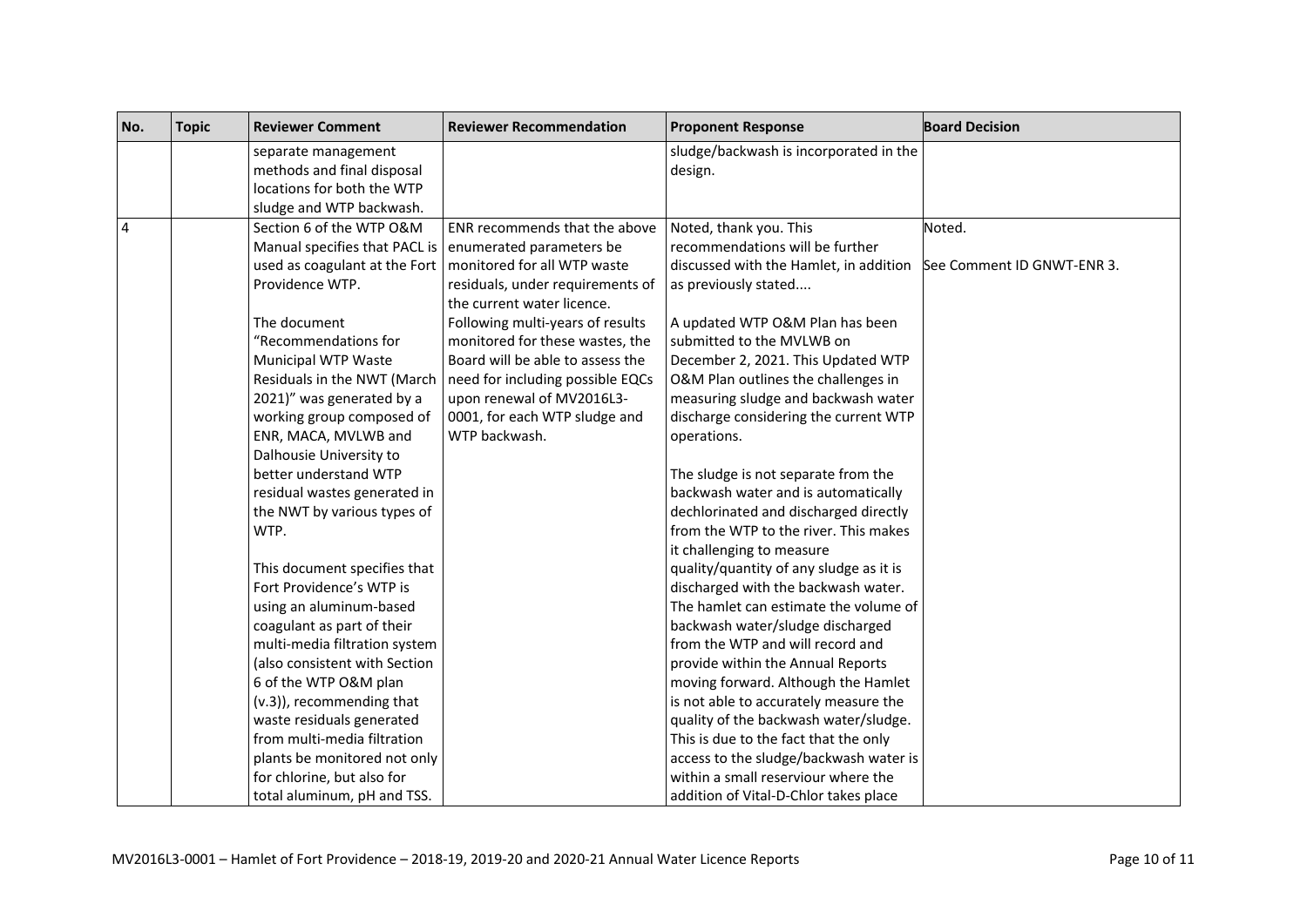| No. | <b>Topic</b> | <b>Reviewer Comment</b>       | <b>Reviewer Recommendation</b> | <b>Proponent Response</b>                  | <b>Board Decision</b> |
|-----|--------------|-------------------------------|--------------------------------|--------------------------------------------|-----------------------|
|     |              |                               |                                | for dechlorination prior to automatic      |                       |
|     |              | ENR notes that parameters     |                                | discharge. Since this discharge and        |                       |
|     |              | for quality monitoring of the |                                | dechlorination is automatic the water      |                       |
|     |              | backwash sludge               |                                | is only accessible for short periods of    |                       |
|     |              | recommended in the draft      |                                | time (10-15min) several times a day.       |                       |
|     |              | City of Yellowknife water     |                                | The automatic backwash cycle would         |                       |
|     |              | licence are: Field            |                                | have to align with the present of a        |                       |
|     |              | parameters, Total suspended   |                                | operator which is not possible to          |                       |
|     |              | solids, Major ions, Nutrients |                                | estimate, making it difficult to collect a |                       |
|     |              | and Total metals.             |                                | regular grab sample. Further the           |                       |
|     |              |                               |                                | quality of the grab sample would not       |                       |
|     |              |                               |                                | be accurate as it would be taken from      |                       |
|     |              |                               |                                | a reservoir where the addition of Vital-   |                       |
|     |              |                               |                                | D-Chlor and dechlorination of the          |                       |
|     |              |                               |                                | sludge/backwash mixture is taking          |                       |
|     |              |                               |                                | place.                                     |                       |
|     |              |                               |                                | The Hamlet commenced following the         |                       |
|     |              |                               |                                | WTP sludge/backwash water                  |                       |
|     |              |                               |                                | monitoring and management                  |                       |
|     |              |                               |                                | processes in November 2021 (as             |                       |
|     |              |                               |                                | outlined within the December 2, 2021       |                       |
|     |              |                               |                                | WTP O&M Plan submission).                  |                       |
|     |              |                               |                                | The Hamlet is currently in the design      |                       |
|     |              |                               |                                | process to upgrade the treatment train     |                       |
|     |              |                               |                                | witin the WTP and will ensure              |                       |
|     |              |                               |                                | monitoring/management of the               |                       |
|     |              |                               |                                | sludge/backwash is incorporated in the     |                       |
|     |              |                               |                                | design.                                    |                       |